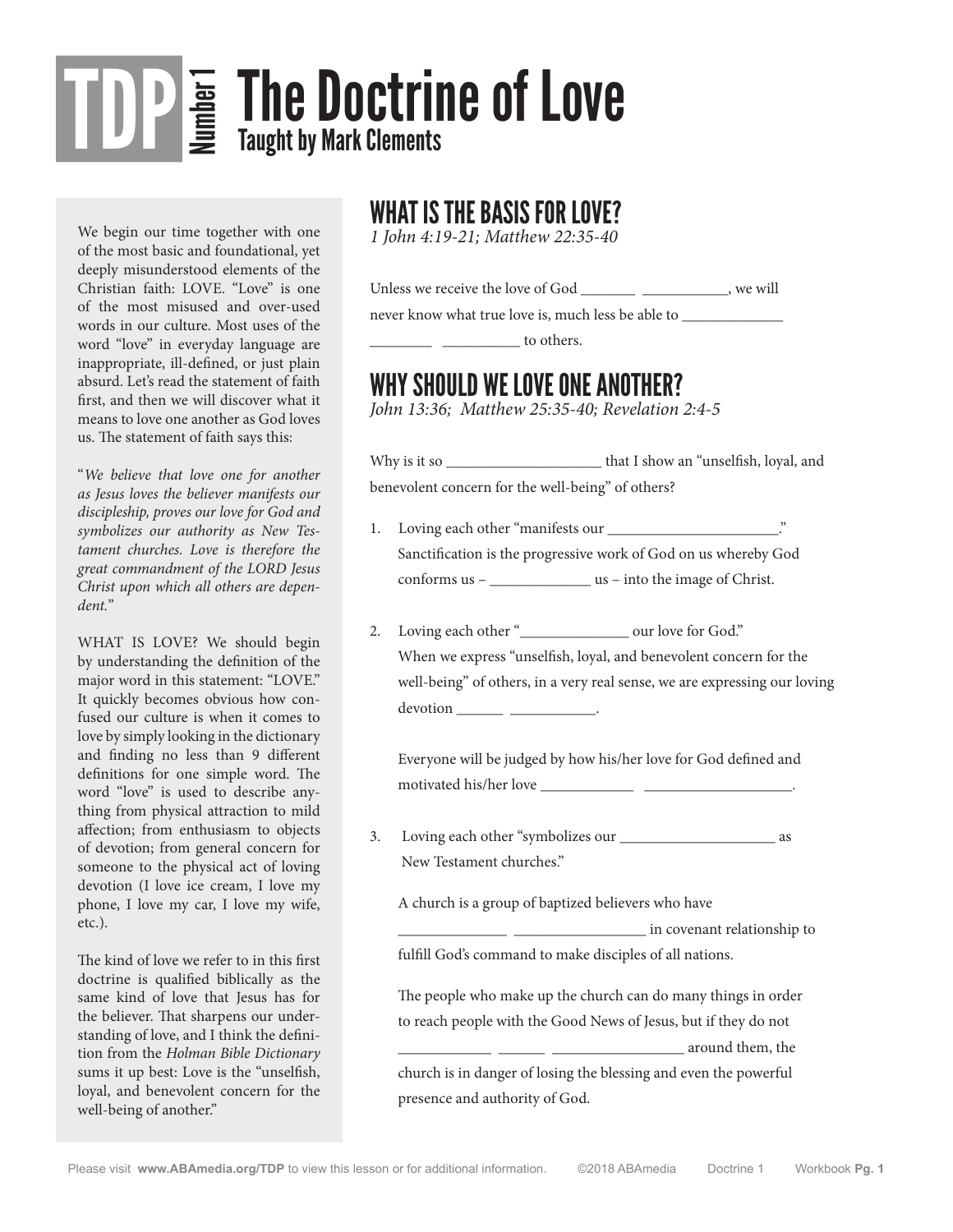# **The Doctrine of Love**<br>*E* Taught by Mark Clements TDP

This means that God's people can and WILL get it wrong in many ways, but we are NOT allowed to withhold genuine compassion from others without SEVERE consequences, namely, that God would remove the presence and blessing of His Spirit from our congregations and we would lose the power and authority with which the congregation seeks to obey the Great Commission.

From food to vehicles, music to magazines, businesses to even some churches, the most important thing is to cater to the consumer's needs. SO, it is vitally important for us as believers to understand how to resist the urge to make the world revolve around US and to sustain a healthy concern for the well-being of others.

What does loving God and loving others accomplish? Does it help make the world a better place? Well, yes, sometimes it does. Does it give me a sense of accomplishment? Yes, sometimes it does and sometimes it doesn't. Does it show others what God is like? Yes, sometimes it does. But there is a greater accomplishment we must consider when we obey God's command to love: Love fulfills EVERYTHING God wants to do in us and through us in the world. The very last sentence of today's doctrine says "Love is therefore the great commandment of the LORD Jesus Christ upon which all others are dependent."

### HOW DO WE LOVE EACH OTHER?

Unselfish benevolent concern for the well-being of others \_\_\_\_\_\_\_\_\_\_\_\_\_\_\_\_\_\_\_\_\_\_ \_\_\_\_\_\_\_\_\_ come naturally to us and is COUNTER-CULTURAL in our world.

MAINTAINING a spirit of sacrificial compassion for others is ALL ABOUT our \_\_\_\_\_\_\_\_\_\_\_\_\_\_\_ and mind set. We must not just VALUE showing love toward others, but we must VALUE OTHERS.

We must actually LOVE OTHERS, not just love \_\_\_\_\_\_\_\_\_\_\_\_\_\_\_\_ others. How do we do that? What are the keys to ensuring that we obey the new commandment of Christ to love one another as He loves us?

1. The first key is \_\_\_\_\_\_\_\_\_\_\_\_\_\_\_.

 We must live by faith and not by sight. We must see every person as an \_\_\_\_\_\_\_\_\_\_\_\_\_\_\_\_\_\_ \_\_\_\_\_\_\_\_\_\_\_\_\_ and trust that God has the power to use us to bring about life transformation in his/her life.

2. The second key is \_\_\_\_\_\_\_\_\_\_\_\_\_\_\_\_\_\_\_.

We must see everyone, including ourselves, as \_\_\_\_\_\_\_\_\_\_\_\_

\_\_\_\_\_\_\_\_\_\_\_\_\_\_\_\_\_\_\_\_\_\_ of the grace and mercy of God. At the foot of the

cross of Christ we are \_\_\_\_\_\_\_\_\_\_\_\_ \_\_\_\_\_\_\_\_\_\_\_\_\_\_\_\_\_\_\_.

 That means EVERY PERSON we see is a person for whom Christ died. *Philippians 2:3-8*

THAT is sacrificial love and the key is humility:

Counting \_\_\_\_\_\_\_\_\_\_\_\_\_\_\_\_ as more significant than yourself.

3. The third key is \_\_\_\_\_\_\_\_\_\_\_\_\_\_\_\_\_\_\_. Remember we are ALL

 We ALL bring our own issues and weaknesses to the table, we are ALL recovering from sin, and when we rub elbows with one another and seek restoration, there WILL be \_\_\_\_\_\_\_\_\_\_\_\_\_\_\_\_\_\_\_ and, after a matter of time,

\_\_\_\_\_\_\_\_\_\_\_\_\_\_\_\_\_. *Romans 15:1-3; Galatians 6:1*

 If there is one thing we ALL have in common, it's our ability to let each other down from time to time. Be patient with each other.

#### WHAT IS ACCOMPLISHED BY LOVE?

We \_\_\_\_\_\_\_\_\_\_\_\_\_\_\_\_\_\_\_\_\_\_\_\_\_\_ satisfy God's will for us in ANYTHING we do unless it is motivated by genuine sacrificial \_\_\_\_\_\_\_\_\_\_\_ for Him and others. *1 Corinthians 13:1-3*

In everything we do, we begin with \_\_\_\_\_\_\_\_\_\_\_\_, because WHY we do WHAT we do \_\_\_\_ more than simply what we do. He knows our hearts. He knows our motives. May our hearts break for what breaks His.